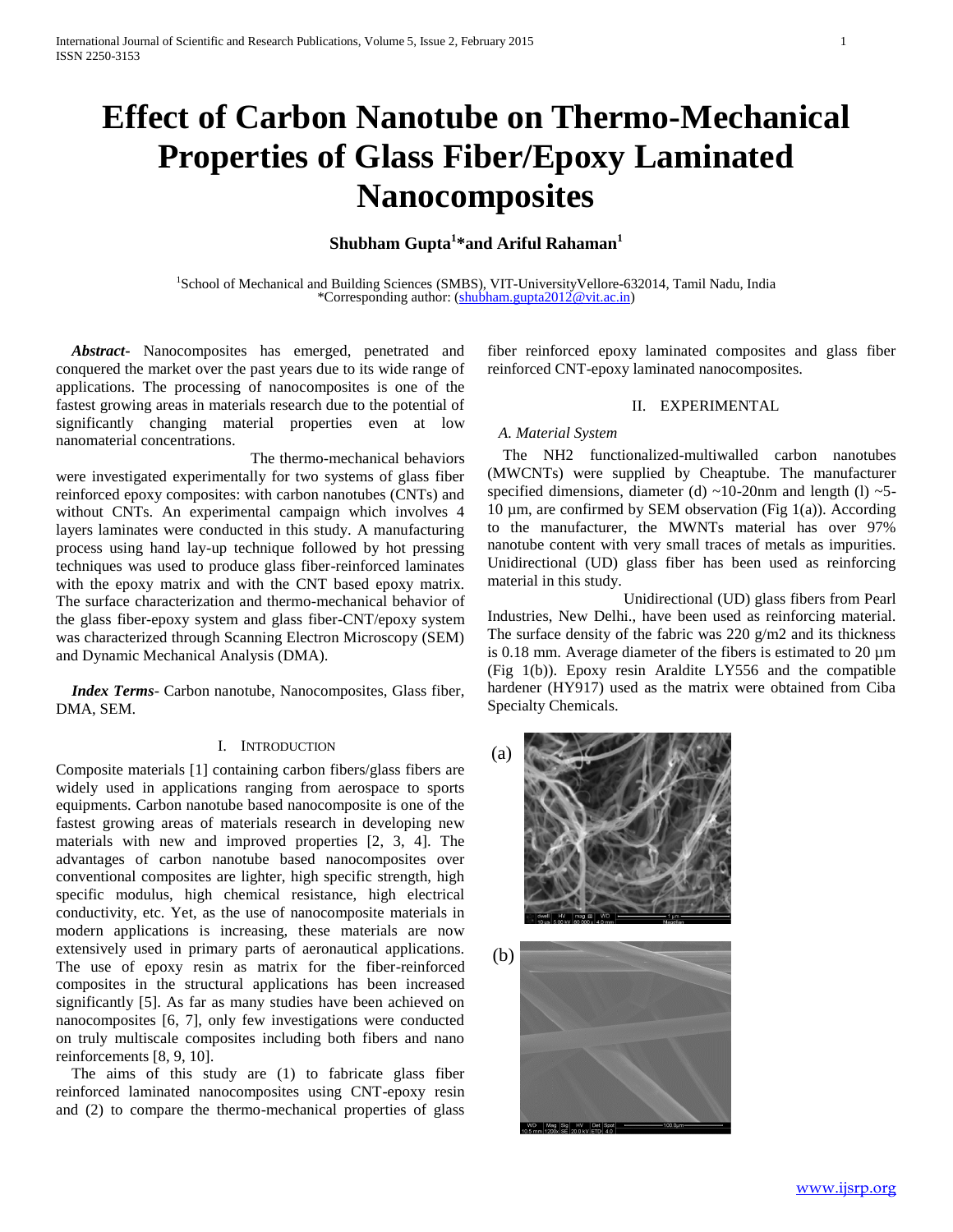Fig 1. (a) SEM image of MWCNTs and (b) SEM image of glass fiber

#### *B. Preparation*

### *Step 1: Dispersion*

In the first step, the MWCNTs were added into the epoxy in such a way that the final material was 1.0wt% of CNT by wt% in epoxy. Next, this mixture was ultrasonicated by using ultrasonicator as well as stirred using magnetic stirrer for 2 hr at room temperature. After this step, the required amount of hardener was added into the mixture (ratio of 10:9 by weight). It was thoroughly stirred for 15 minutes at room temperature to make a homogeneous mixture.

### *Step 2: Curing Behavior*

The cure behavior of epoxy matrix and CNT modified epoxy are characterized by a differential scanning calorimeter (DSC). In the DSC plot, one exothermic peak at 1st run was appeared at 140oC due to the chemical reaction of epoxy and hardener, as shown in Fig 2. This value is found from DSC under nitrogen atmosphere with the heating rate of 5°C/min. The exothermic peak gives a measure of the heat liberated during chemical reaction between epoxy and hardener. In the second run, peak is not appeared, which indicate the completion of curing after 1st run.



Fig 2.DSC analysis of epoxy resin

### *Step 3: Lamination and Curing*

Fig 3 shows the schematic of the preparation of glass fiber reinforced CNT modified epoxy composite. Two different material configurations designated as  $GF_E$  and  $GF_{CE}$  were considered. Details of material configuration are shown in Table 1. Material  $GF_E$  is made of epoxy resin and glass fiber, whereas, material  $GF_{CE}$  is made of CNT-epoxy resin mixture and glass fiber with classical processing. The hand lay-up technique was used for the preparation of laminated composite. The epoxy resin and the curing agent were taken in the ratio of 10:9 by wt% in a beaker and mixed thoroughly until a clear homogeneous viscous

liquid was obtained. Four layers of fabric were impregnated with epoxy resin and placed in a mold. The laminates were fabricated by using conventional compression molding at a constant pressure of 10 kg/cm2. The mold was kept under a pressure for 4 hrs at 80°C to obtain a cured laminate. The cured sample was removed from the mold and placed in an oven for 8 hrs at 160°C for post curing. Three specimens of each series were prepared.





Step-2

Fig3.Schematic of the processing of glass fiber reinforced CNT modified epoxy composite.

| Designation | Materials                                  |
|-------------|--------------------------------------------|
| $GF_{E}$    | Glass fiber reinforced epoxy composite     |
| $GF_{CF}$   | Glass fiber reinforced CNT-epoxy composite |

Table 1.The details of the materials configuration

*C. Characterization of carbon nanotubes and their composites*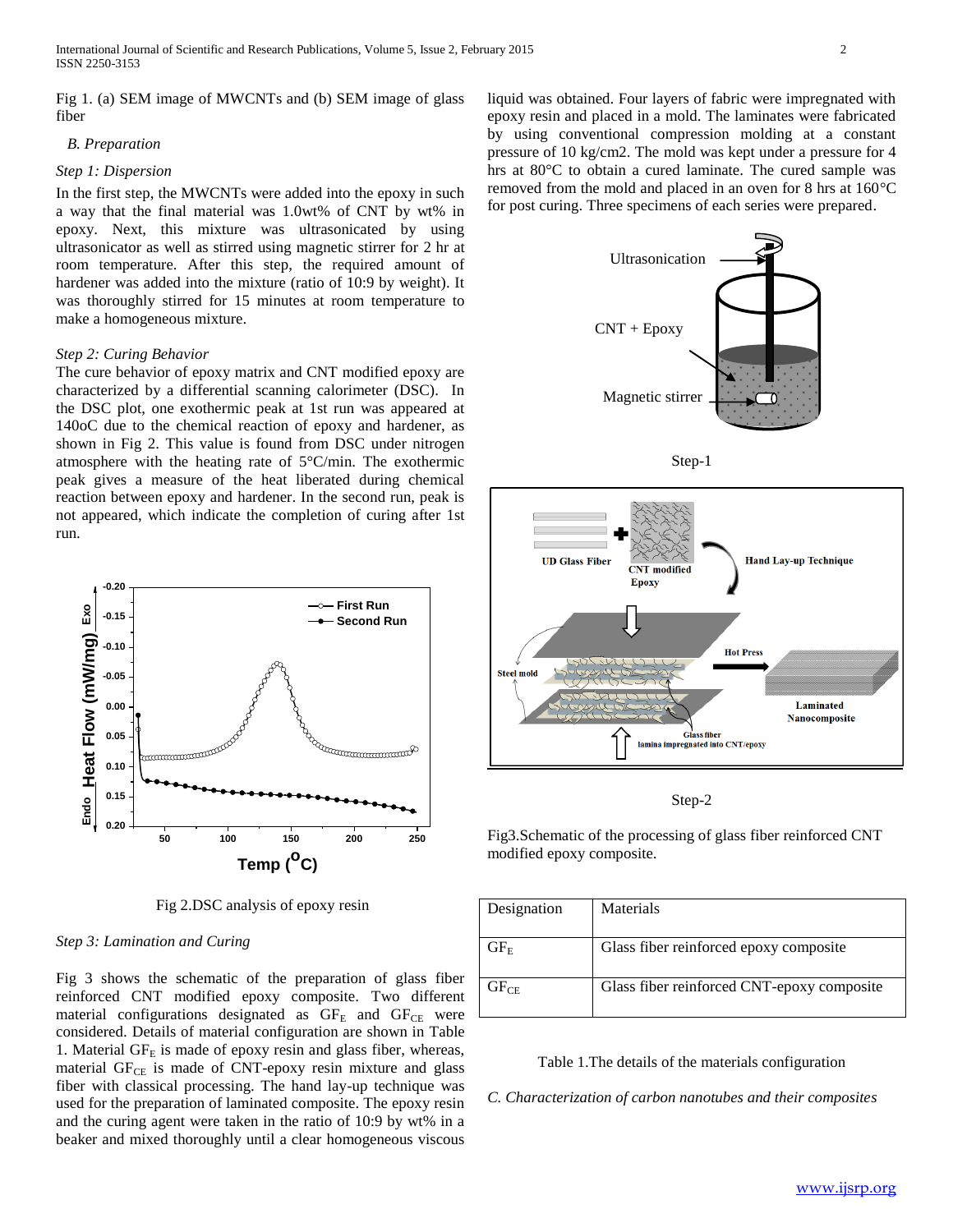Scanning Electron Microscopy (SEM): The surface morphology of glass fiber, MWCNTs and fractured composite samples were investigated using SEM. The samples were coated with a thin layer of gold to reduce charging during analysis.

Dynamic Mechanical Analysis (DMA): The thermo-mechanical behavior of composite specimens was investigated using a dynamic mechanical analyzer (DMA Pyris Diamond) in the bending mode. Rectangular specimens (50 x 15 x 2mm) were subjected to load-controlled sinusoidal loading (peak load: 5N, frequency: 1Hz, span length: 50 mm) at a heating rate of 3°C/min in the temperature range from 25- 250°C.

Mechanical Test: To investigate the mechanical behavior, tensile tests were performed for all the materials using molded samples per the ASTM/D638-03 type I standard. Straight laminated samples (length: 200 mm, width: 20 mm) were cut from the plate using an automatic diamond saw. All tests were performed using an Instron 8252 universal testing machine with an extension rate of 1 mm/min.

#### III. RESULTS AND DISCUSSION

The storage modulus (E') of  $GF_E$  and  $GF_{CE}$  are presented in Fig4. In this Figure, it has been observed that the  $GF_E$  shows a lower storage modulus than  $GF_{CE}$  over the entire range of temperatures i.e., 30 to 250°C. The storage modulus of  $GF_{CE}$ material at 30°C is 24.4 GPa, whereas the E′ values at 30°C for  $GF_E$  is 17.8GPa. Clearly at the room temperature the E' value of  $GF<sub>CE</sub>$  sample is enhanced by more than 37% when compared to the  $GF_E$  sample. The modulus is increased due to the high modulus of CNT. Besides this the improvement is also due to the good interaction between the CNT and glass fiber; CNT and matrix; and glass fiber and matrix.



Fig4. Storage modulus of glass fiber epoxy laminated composites with and without MWCNTs

Fig5.presents the Tan  $\delta$  curves of  $GF_E$  and  $GF_{CE}$  material. It has been observed that the Tan  $\delta$  of the GF<sub>CE</sub> is decreased, when these are compared with the  $GF_E$  material. From the Tan  $\delta$  vs temperature curves, the values of glass transition temperature  $(T_g)$  of the GF<sub>CE</sub> is observed at 166.7, whereas the values of  $T_g$  of the glass-epoxy is observed at 156 $\degree$ C. The T<sub>g</sub> are shifted to the higher temperatures in presence of CNTs, because, the movement of epoxy backbone is restricted by CNT and glass fiber. In Fig 5, the Tan  $\delta$  values of  $GF_E$  and  $GF_{CE}$  material at the  $T<sub>g</sub>$  are 0.0708 and 0.0613, respectively. This lower Tan  $\delta$  values for  $GF_{CE}$  is attributed to the reduction of mobility of the epoxy chains near the glass fiber surface and carbon nanotubes.



Fig 5. Tanδ of glass fiber epoxy laminated composites with and without MWCNTs

Fig5 shows the stress-strain responses from monotonic tensile tests conducted on the  $GF_E$  and  $GF_{CE}$  material. The elastic modulus of the composites was evaluated from the initial slope (0.1% strain) of the stress-strain curves of the specimens. The elastic modulus of  $GF_{CE}$  sample is higher than that of  $GF_{E}$ sample. The tensile modulus of the  $GF_E$  was 14.6GPa. This value is increased by 30% to 19.2GPa for laminates containing 1.0 wt% MWCNTs. The modulus is increased due to the high modulus of MWCNT. In addition to this the improvement is also due to the good interaction between the CNT and matrix and glass fiber and matrix.

From the tensile test results as shown in Fig 6, we obtained similar conclusions despite modulus improvements were smaller than for the DMA results (see Table 2). The displacement levels up to 2.3 x 10-3 m was used in simple tensile test to evaluate Young's modulus, whereas displacement amplitude used in DMA test was 10-8m. It has been confirmed that this divergence is due to the large difference in displacement levels used in simple tensile test in comparison with the DMA test.

| Material           | E/(GPa)(30oC) | Tanδ   | Tg(oC) | E(tensile  |
|--------------------|---------------|--------|--------|------------|
|                    |               |        |        | test)(GPa) |
| $\rm{GF}_{\rm{F}}$ | 17.8          | 0.0708 | 156    | 14.6       |
| $GF_{\rm CE}$      | 24.4          | 0.0613 | 166.7  | 19.2       |

Table 2. Storage modulus at room temperature, peak value of Tanδ, glass transition temperatures and Young's modulus for the  $GF_E$  and  $GF_{CE}$  material.

The SEM of the fractured surfaces of the glass fiber reinforced CNT-epoxy composite has been done to investigate the CNT-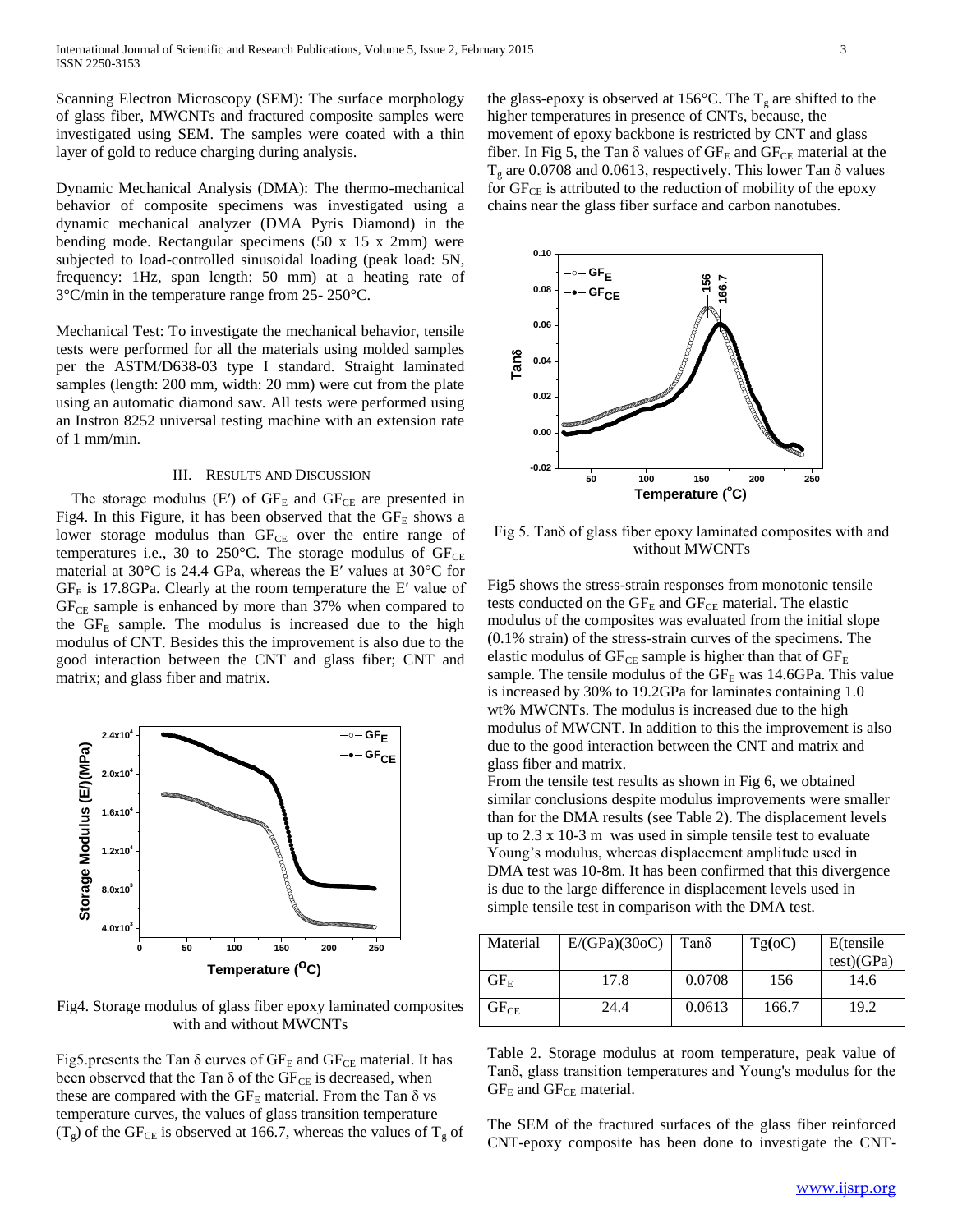epoxy interaction and the micro structural changes involved on the incorporation of the CNT into the epoxy matrix. From the micrograph of the fractured surface of the  $GF_E$  specimen (Fig. 7(a)), it has been observed that the fracture is ductile in nature. There is smoothness in the fractured surface with very little ruggedness.

The SEM micrographs of the GF<sub>CE</sub> composite reveal that CNTs have the good contact with the glass fiber and matrix, which shows a good interaction among CNTs/epoxy matrix (Fig7 (b)). With introducing CNTs content there is a remarkable difference in the surface morphology of the fractured surface. The smoothness of the fractured surface goes on decreasing in presence of CNTs suggesting a ductile to brittle transformation in the composite material



Fig. 6.Tensile stress-strain curves for glass fiber epoxy laminated composites with and without MWCNTs





Fig 7. SEM micrographs of fractured samples (a)  $GF_E$  and (b)  $GF<sub>CE</sub> material$ 

#### IV. CONCLUSION

The influence of CNTs in laminates has been studied using DMA and mechanical testing, etc. The dynamic properties of laminated composites reveal that the E' value of  $GF_{CE}$  sample is enhanced by more than 38% when compared to the  $GF_E$  sample. The young's modulus and storage modulus of the  $GF_{CE}$  sample is enhanced due to the presence of CNTs and CNTs-epoxy and CNTs-glass fiber interaction. The Tg for  $GF_{CE}$  is shifted to the higher temperatures, because the movement of epoxy backbone is restricted by CNTs and glass fiber.

#### **REFERENCES**

- [1] Pirvu A, Gardner D.J, Lopez-Anido R. Carbon fiber-vinyl ester composite reinforcement of wood using the VARTM/SCRIMP fabrication process. Composites: PartA 2004; 35:1257-1265.
- [2] Rahaman. A, Kar.K.K.Carbon nanomaterials grown on E-glass fibers and their application in Composite. Composite Science & Technology 2014; 101: 1-10.
- [3] Thostenson E, Chou T. Processing-structure-multi-functional property relationship in carbon nanotube/epoxy composites. Carbon 2006; 44: 3022- 29.
- [4] Martone A, Formicola C, Giordano M, Zarrelli M. Reinforcement efficiency of multi-walled carbon nanotube/epoxy nano composites. Compos.Sci. Technol. 2010; 70:1154-60.
- [5] Song YS, Youn JR. Influence of dispersion states of carbon nanotubes on physical properties of epoxy nanocomposites. Carbon 2005; 43: 1378-85.
- [6] Breton Y, Dresarmot G, Salvetat JP, Delpeux S, Sinturel C, Breguin F, Bonnamy S. Mechanical properties of multiwall carbon nanotubes epoxy composites: influence of network morphology. Carbon 2012; 42: 1027-30.
- [7] Guo P, Chen X, Gao X, Song H, Shen H. Fabrication and mechanical properties of well-Dispersed multiwalled carbon nanotubes/epoxy composites. Compos. Sci. Technol. 2007; 67:3331-37.
- [8] Rahaman A,Kar KK. Effect of coating time and temperature onelectroless deposition of cobalt-phosphorous for the growth of carbon nanotubes onthe surface of glass fibers/fabric. Fullerenes, Nanotubes and Carbon Nanostruct.2011; 19: 373 – 97.
- [9] Kar KK, Rahaman A, Agnihotri P, Sathiyamoorthy D. Synthesis of carbon nanotubes on the surface of carbon fiber/fabric by catalytic chemical vapor deposition and their characterization. Fullerenes, Nanotubes and Carbon Nanostruct.2009; 17: 209 – 229.